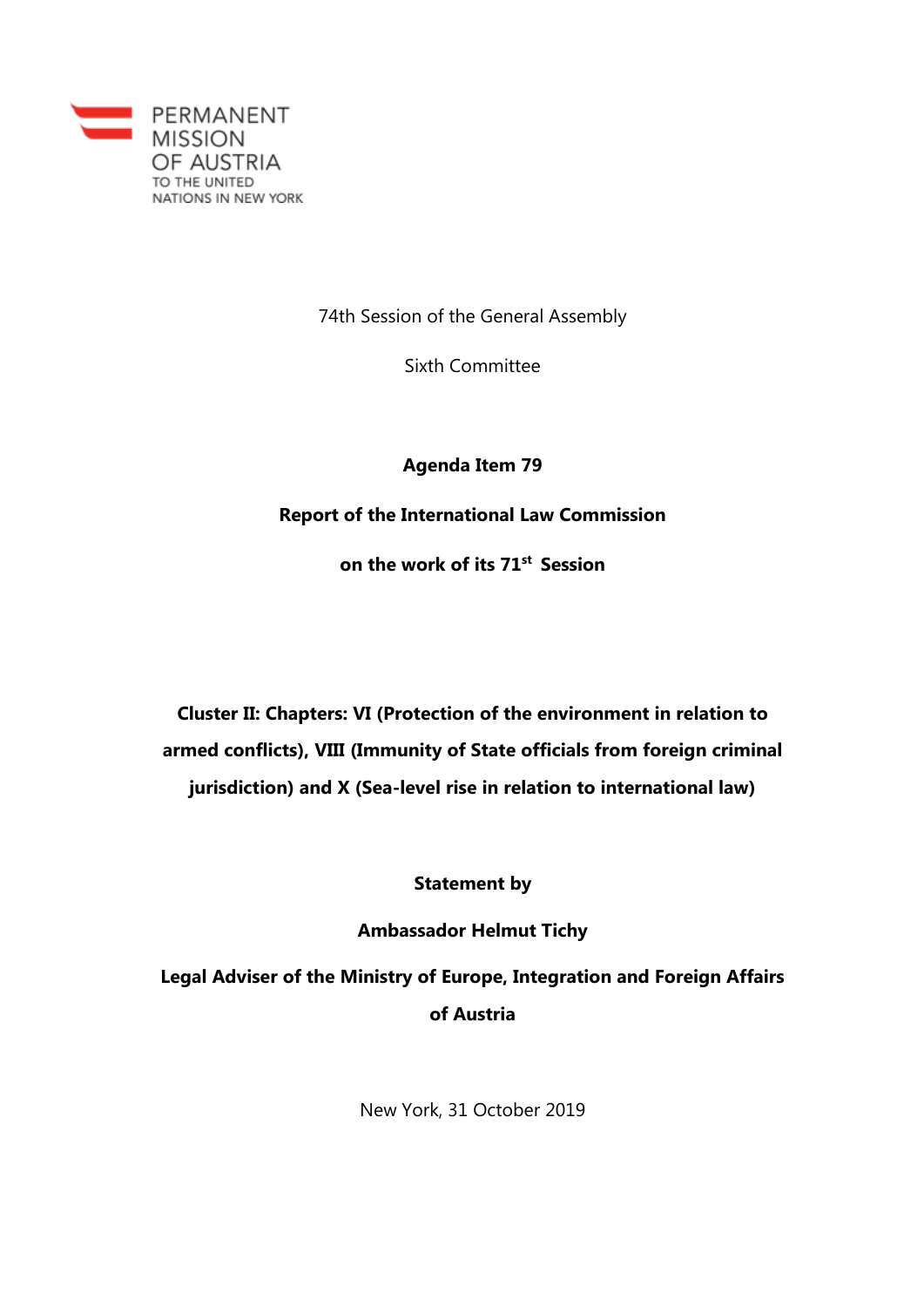## Chairperson,

Austria expresses its appreciation for the work of Special Rapporteur Marja Lehto and for her second report on the **"Protection of the environment in relation to armed conflicts"**. We also congratulate the Commission on the conclusion of the first reading of the draft principles, which present a full picture of the regime relating to this important area of international law.

As to draft principle 9 on state responsibility, we are not convinced by the current wording. Contrary to the text proposed by the Special Rapporteur, the current text adopted by the Commission reiterates the general rule that the draft principles are without prejudice to the rules on state responsibility. Therefore, draft principle 9 para. 1 is only of a subsidiary nature, and its only addition to legal discourse is that it specifies that reparation for damage must include "damage to the environment in and of itself". In our view, it would have been clearer to retain the drafting of the third paragraph proposed by the Special Rapporteur, namely that the notion of "damage" includes damage to ecosystem services, "irrespective of whether the damaged goods and services were traded in the market or placed in economic use". We also wonder to what extent existing regimes of state liability, *i.e.* regimes not relating to wrongful acts, regarding the protection of the environment would be applicable in situations of armed conflict.

Draft principle 10 on "corporate due diligence" and draft principle 11 on "corporate liability" both use the expression "corporations and other business enterprises". This wording raises the question whether the draft principles cover also private military and security companies. The commentary does not offer guidance on this issue. Although we understand that these two draft principles are not imposing strict obligations on states, we would like to be reassured that they also apply to private military and security companies.

Regarding draft principles 13, 14 and 15, applicable during armed conflict, we believe that the relationship between the law of armed conflict and environmental law is not made sufficiently clear, neither by the structure of these draft principles nor by the commentary. As my delegation has already stated in 2015, these draft principles could be merged and shortened in order to add clarity and to put more emphasis on the objective of the protection of the environment. For example, it is not necessary to reiterate the principles and rules of the law of armed conflict in principle 14, as they are already well established as parts of the law of armed conflict.

However, the draft principles should expressly confirm that international environmental law continues to apply during armed conflicts. In this context, reference can be made to the "Draft articles on the effects of armed conflicts on treaties", submitted by the Commission to the General Assembly in 2011. These draft articles explicitly stipulate that treaties relating to the international protection of the environment belong to those treaties the subject-matter of which involves an implication that they continue in operation, in whole or in part, during armed conflict.

Furthermore, we would like to state that Austria understands the reference to the principles of proportionality and military necessity in draft principle 15 as only addressing the *ius in*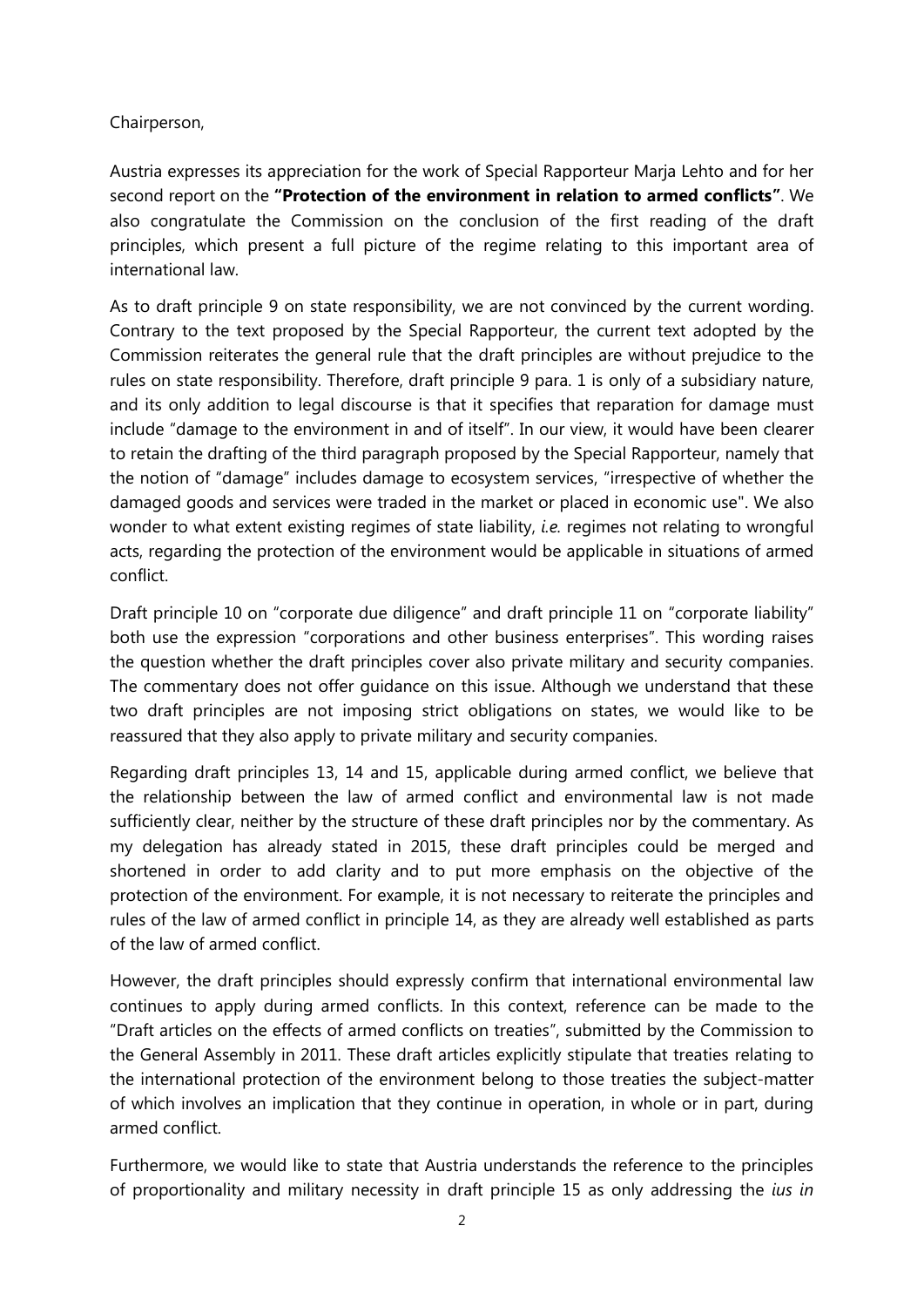*bello.* However, these principles are also important for the *ius ad bellum* where the consequences of military actions for the environment have to be considered as well.

Austria welcomes that those draft principles applicable in situations of occupation, i.e. draft principles 20 to 22, are to apply to all forms of "occupation" in the sense of international humanitarian law. According to Article 2 of the Fourth Geneva Convention of 1949, an occupation exists, "even if the said occupation meets with no armed resistance". This understanding is in line with the advisory opinion of the International Court of Justice on Legal Consequences of the Construction of a Wall in the Occupied Palestinian Territory and is duly reflected in the commentary to the present draft principles introducing Part Four on occupation.

Chairperson,

Turning now to the topic **"Immunity of State officials from foreign criminal jurisdiction**", the Austrian delegation commends Special Rapporteur Concepción Escobar Hernández for her seventh report which contains a rich analysis of the relevant state practice, the jurisprudence of domestic and international courts as well as the pertinent legal writing in this field. However, my delegation notes with regret that the Commission was not in a position to discuss the draft articles as proposed by the Special Rapporteur in more detail. We will thus focus in this intervention on the draft articles as proposed by the Special Rapporteur in her seventh report and the preliminary debate on them as reflected in the Commission's report.

As to the definitions, the Special Rapporteur obviously intends – as a way of providing safeguards - to propose rules determining the level of the national organs that should be competent to deal with matters of immunity. However, since the determination of the competent organs is a matter of national law, we do not support a determination of the level of the competent organs in the draft articles.

As to draft article 8 on "Consideration of immunity by the forum State" Austria wishes to point out that issues of immunity must be examined as soon as possible, not only in the context of judicial proceedings, but also in the context of administrative acts and proceedings of the forum state. Accordingly, immunity must be examined by all competent authorities at the earliest stage, prior to an indictment. This, however, does not preclude the possibility to conduct the necessary investigations in order to verify the identity and status of the person invoking immunity.

Regarding draft article 9 on "Determination of immunity", we wish to underline that it is not only judicial organs that determine whether or not a person enjoys immunity. In particular in a situation where immunity is invoked against executive acts of constraint, it is usually the foreign ministry of the forum state that is consulted by the other executive authorities. According to Article 9 of the Austrian Introductory Law to the Jurisdiction Law, judicial organs have to seek the opinion of the ministry of justice if there are doubts as to whether a person enjoys immunity. In practice, the ministry of justice will consult in these matters with the foreign ministry.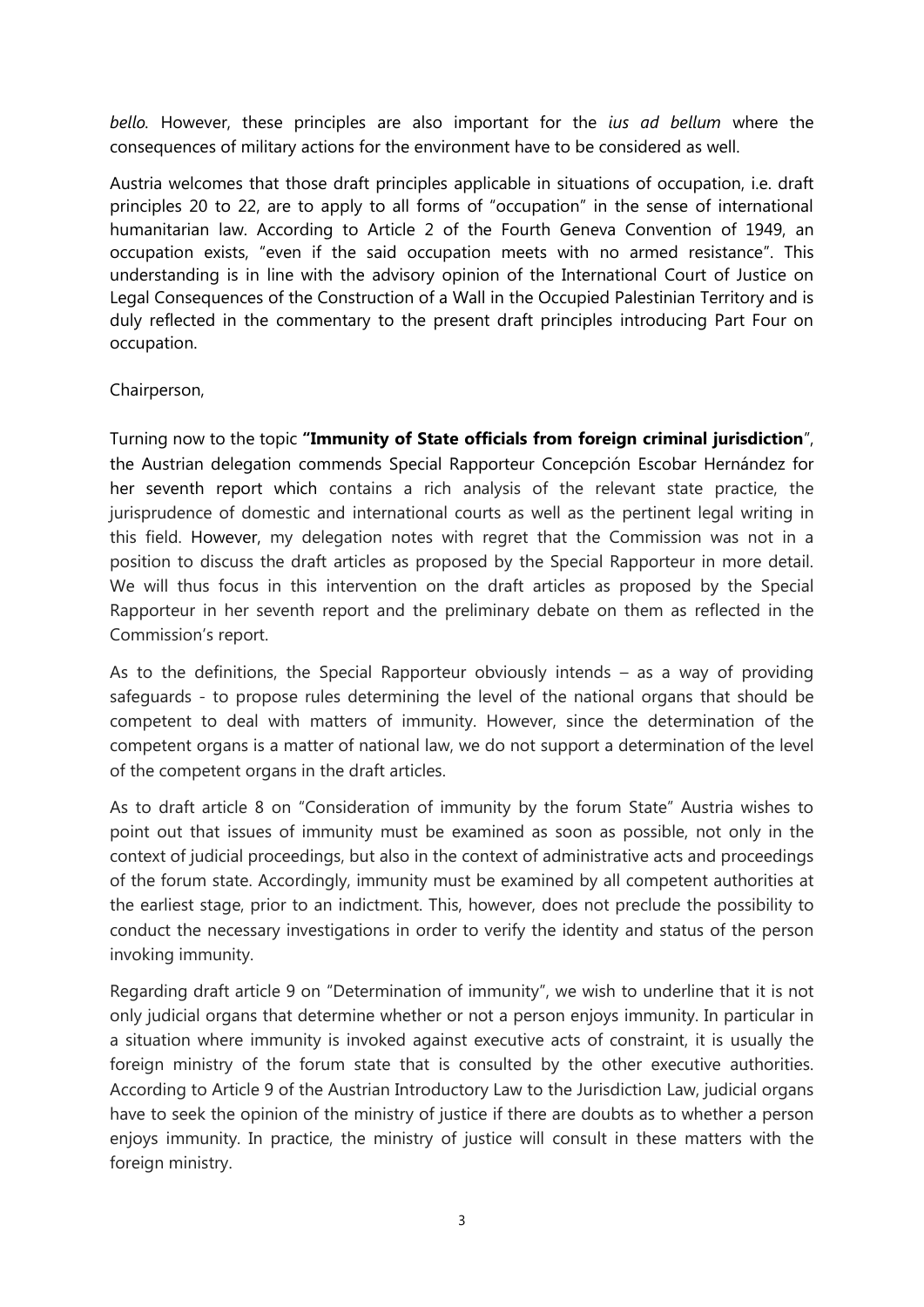Concerning draft articles 10 on invocation and 11 on waiver of immunity, the Special Rapporteur mentioned that the organ competent to invoke or waive immunity should be part of the judicial system of the state of the official. However, in many legal systems these matters belong to the competences of the executive branch of government, and therefore it is often the foreign ministry that is competent to make such decisions.

Draft article 10 (2) as proposed by the Special Rapporteur creates the impression of an obligation to invoke immunity, whereas the invocation of immunity is a matter of discretion for the state of the official, as reflected in draft article 10 (1).

In the light of the discussion on draft article 11, we consider it useful to provide for the possibility that the forum state may request the state of an official enjoying immunity *ratione materiae* to waive immunity if the official allegedly has committed a grave crime other than one listed in draft article 7. In the case of officials enjoying immunity *ratione personae,* this possibility should be provided for all grave crimes, including those listed in draft article 7.

As to the various communications among the states concerned addressed in draft articles 11, 12 and 13, the Commission should take into account that the appropriate way for such communications is the diplomatic channel.

During the discussions in the Commission, reference was made to the crucial link between the procedural aspects of the topic and the exceptions to immunity in respect of the crimes under international law set out in draft article 7. Without questioning these exceptions as such, my delegation considers that a way to solve this issue could be to submit any dispute relating to the application and interpretation of these exceptions to the review by the International Court of Justice. Such a procedure would undoubtedly strengthen the judicial control of the invocation of such exceptions and prevent possible abuses.

Draft article 14 on the possible transfer of criminal proceedings should provide for assurances to the forum state to guarantee genuine criminal proceedings in the state of the official. It should equally impose a duty on the forum state to cooperate with the authorities of the state of the official after the transfer of the proceedings to ensure that they are in possession of the necessary evidence.

As to the future work on this subject, Austria is of the view that the draft articles should be converted into a convention. This would avoid any further discussion as to the *de lege lata* or *de lege ferenda* nature of some provisions and would lay the basis for a mandatory dispute settlement regime.

## Chairperson,

I will conclude this statement with a few remarks on the topic of "**Sea-level rise in relation to international law**". Although Austria is only indirectly affected by sea-level rise, its consequences are felt worldwide, affecting also landlocked countries. The recent reports of the Intergovernmental Panel on Climate Change (IPCC) are alarming. It is timely that the ILC addresses the legal challenges resulting from sea-level rise. Austria appreciates the work already undertaken by the Commission and is looking forward with great interest to the first